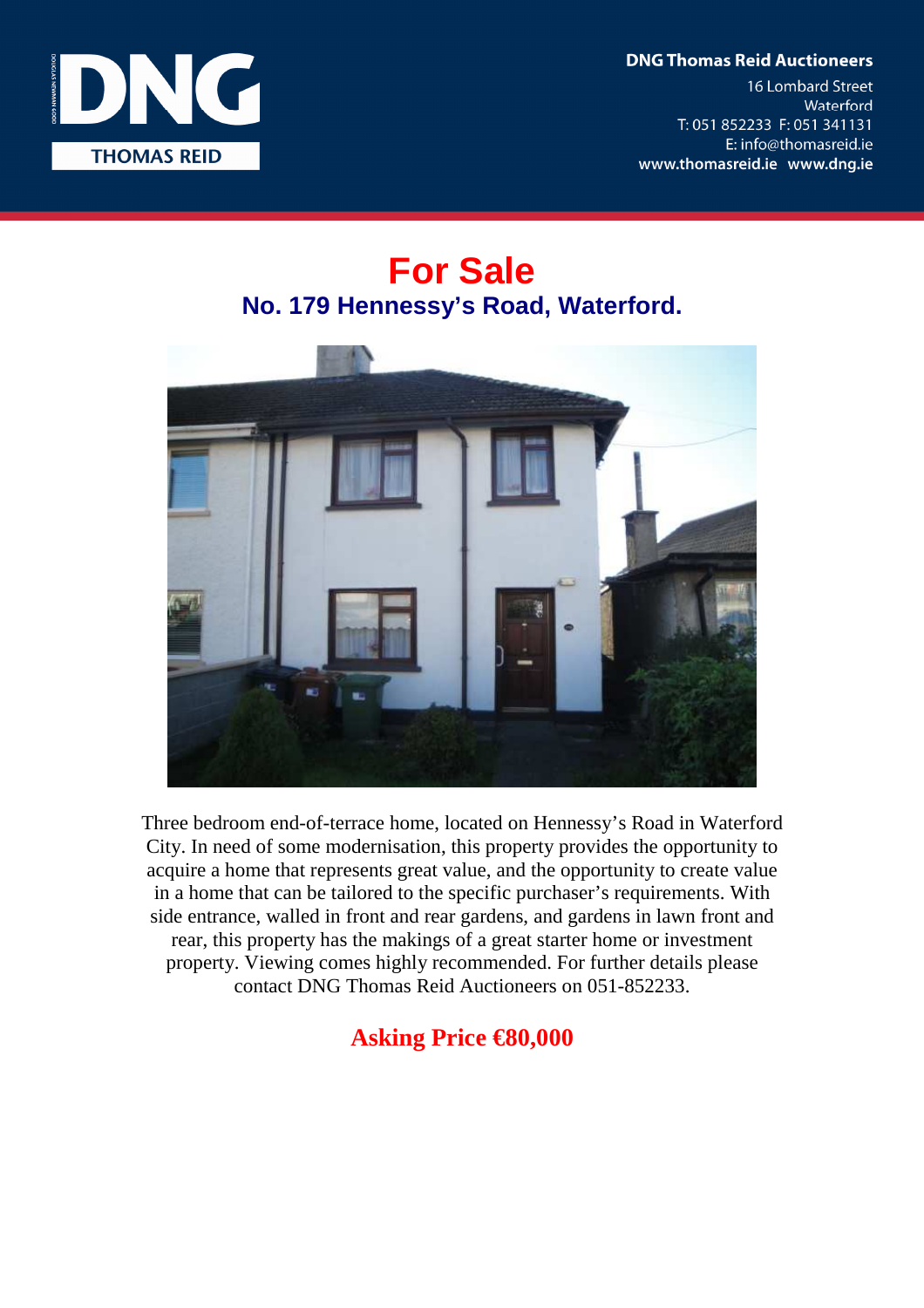| Accommodation                                       |                                                             |                    |
|-----------------------------------------------------|-------------------------------------------------------------|--------------------|
| <b>Entrance Hall</b>                                |                                                             |                    |
| Carpet flooring, electric storage heater.           |                                                             |                    |
|                                                     |                                                             |                    |
| <b>Living Room</b>                                  |                                                             | 4.43 x 3.23        |
|                                                     | Laminate wood flooring, electric storage heater, open fire. |                    |
| <b>Kitchen</b>                                      |                                                             | $1.78 \times 3.23$ |
| Fitted Kitchen units, rear entrance.                |                                                             |                    |
|                                                     |                                                             |                    |
| Down Stairs WC.                                     |                                                             |                    |
| WC, Shower. Tiled walls, Triton XR electric shower. |                                                             |                    |
| <b>Stairs and Landing in Carpet</b>                 |                                                             |                    |
| Bedroom 1                                           |                                                             | $3.15 \times 2.91$ |
| Carpet flooring                                     |                                                             |                    |
| Bedroom 2                                           |                                                             | $2.12 \times 2.93$ |
| Carpet flooring                                     |                                                             |                    |
| Bedroom 3                                           |                                                             | 2.56 x 3.12        |
| Carpet flooring                                     |                                                             |                    |
|                                                     |                                                             |                    |
| <b>Features</b>                                     | End of terrace, Side entrance.                              |                    |
| Heating                                             | Electric storage heating.                                   |                    |
| <b>Garden Details</b>                               | Walled in front and rear gardens, and gardens in lawn front |                    |
|                                                     | and rear.                                                   |                    |

## Viewing by prior appointment with agents DNG Thomas Reid Auctioneers Phone: 051-852233